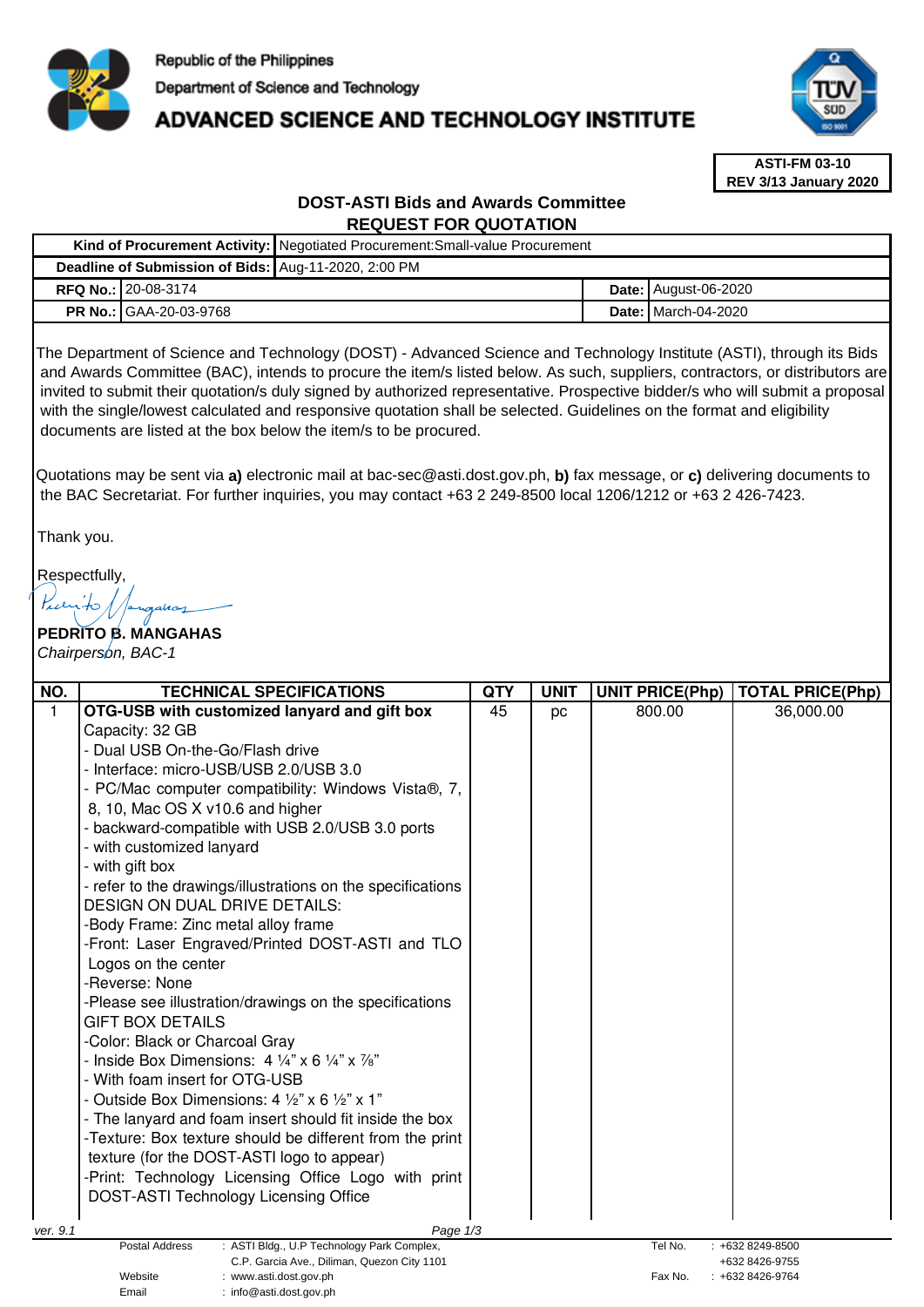| -Please see illustration/drawings on the specifications<br><b>LANYARD DETAILS</b><br>- Lanyard Material: Polyester<br>- 1 inch width<br>- 30 inches length<br>- Lanyard Color: Navy Blue with customized<br>- Print "Bridging Technology and People" and "DOST -<br>ASTI TLO" with customized design and<br>ASTI logo left nape. TLO Logo on the attached trigger<br>clip.<br>- Attached Trigger Clip for ID with Mobile Phone Strap /<br>Cellphone Loop which will be used to attach the<br>OTG-USB<br>- Please see illustration/drawings on the specifications<br>- OTHER TERMS AND CONDITIONS<br>- Submission of Sample should be provided by the<br>supplier during Post Qualification<br>- Sample should be approved by the end-user during<br><b>Post Qualification</b><br>- DELIVERY TERMS : 45 days upon issuance of NTP<br>- PAYMENT TERMS : Send billing arrangement upon<br>completion of delivery of items<br>- Inclusive of Delivery, Service and other applicable<br>fees<br>- Warranty: 6 months - 1 year from the date of<br>acceptance of the item<br>- VAT inclusive |                                         |    |    |        |               |
|----------------------------------------------------------------------------------------------------------------------------------------------------------------------------------------------------------------------------------------------------------------------------------------------------------------------------------------------------------------------------------------------------------------------------------------------------------------------------------------------------------------------------------------------------------------------------------------------------------------------------------------------------------------------------------------------------------------------------------------------------------------------------------------------------------------------------------------------------------------------------------------------------------------------------------------------------------------------------------------------------------------------------------------------------------------------------------------|-----------------------------------------|----|----|--------|---------------|
| 2<br><b>Customized Insulated Tumbler</b><br>500 ml Customized Stainless-Steel Insulated<br>Tumbler with handle<br>Outer Layer Color: Matte Blue<br>Details: ASTI and TLO Logos on the center<br>Insulation eliminates condensation and keeps<br>beverages cold up to 24 hours or hot up to 12<br>hours<br>Durable 18/8 Pro-Grade Stainless Steel construction<br><b>BPA-Free and Phthalate-Free</b><br>Spill Proof<br>Design to be provided by the end-user<br>Please see illustration/drawings on the specifications<br>With packaging box<br>OTHER TERMS AND CONDITIONS<br>Submission of Sample should be provided by the<br>supplier during Post Qualification<br>Sample should be approved by the end-user during<br><b>Post Qualification</b><br>DELIVERY TERMS - 45 days upon issuance of NTP<br>PAYMENT TERMS - Send billing arrangement upon<br>completion of delivery of items<br>Price quote inclusive of VAT, delivery, handling,                                                                                                                                           |                                         | 50 | pc | 700.00 | 35,000.00     |
| shipping, packaging and other applicable<br>fees and charges                                                                                                                                                                                                                                                                                                                                                                                                                                                                                                                                                                                                                                                                                                                                                                                                                                                                                                                                                                                                                           | TOTAL APPROVED BUDGET FOR THE CONTRACT: |    |    |        | Php 71,000.00 |